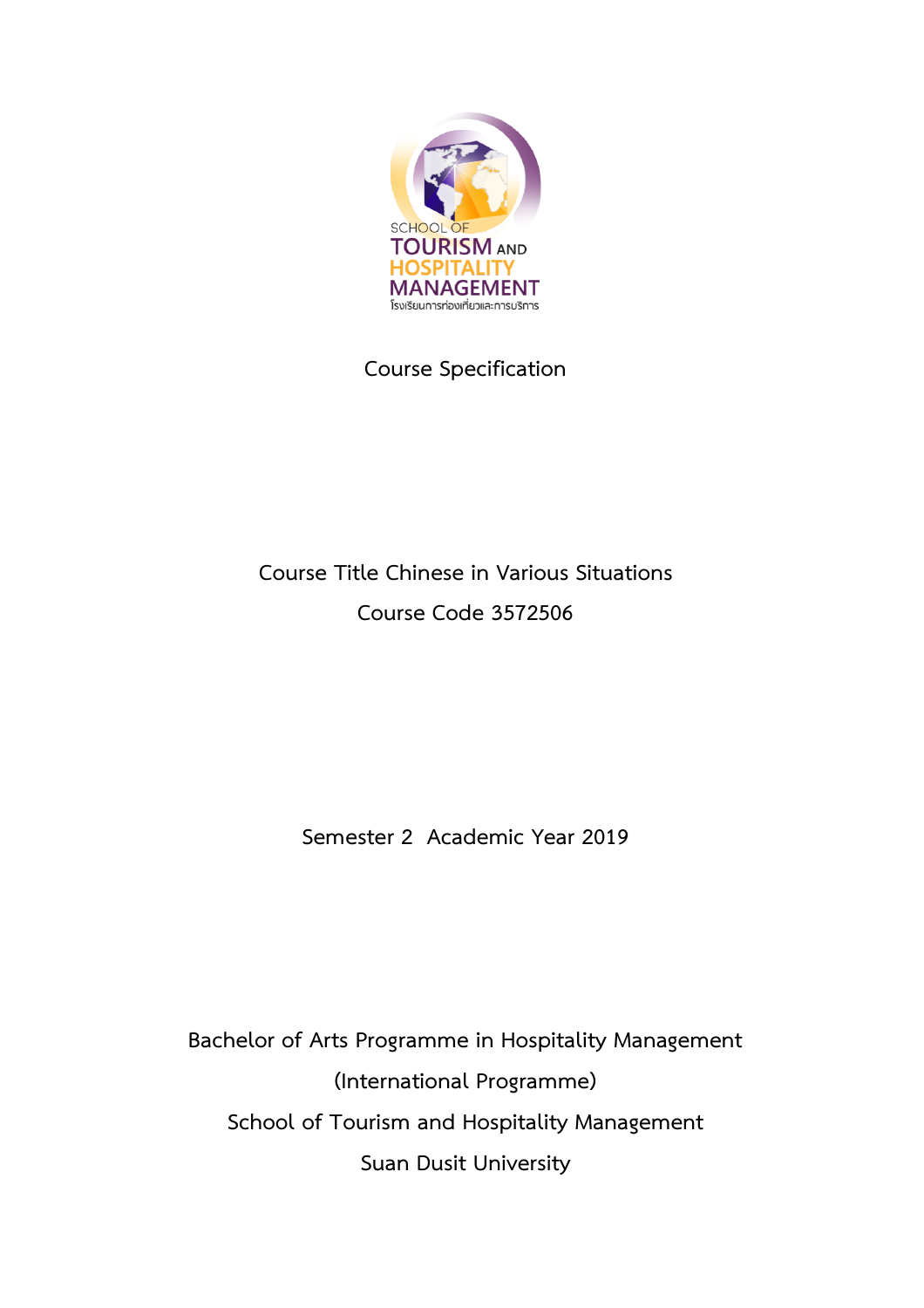# **Content**

|           |                                                 | page |
|-----------|-------------------------------------------------|------|
| Section 1 | General information                             | 3    |
| Section 2 | Aims and Objectives                             | 4    |
| Section 3 | Course Description and Implementation           | 4    |
| Section 4 | Development of Students' Learning Outcomes      | 5    |
| Section 5 | Learning Management and Evaluation Plans        | 8    |
| Section 6 | Teaching Materials and Resources                | 17   |
| Section 7 | Evaluation and Improvement of Course Management | 17   |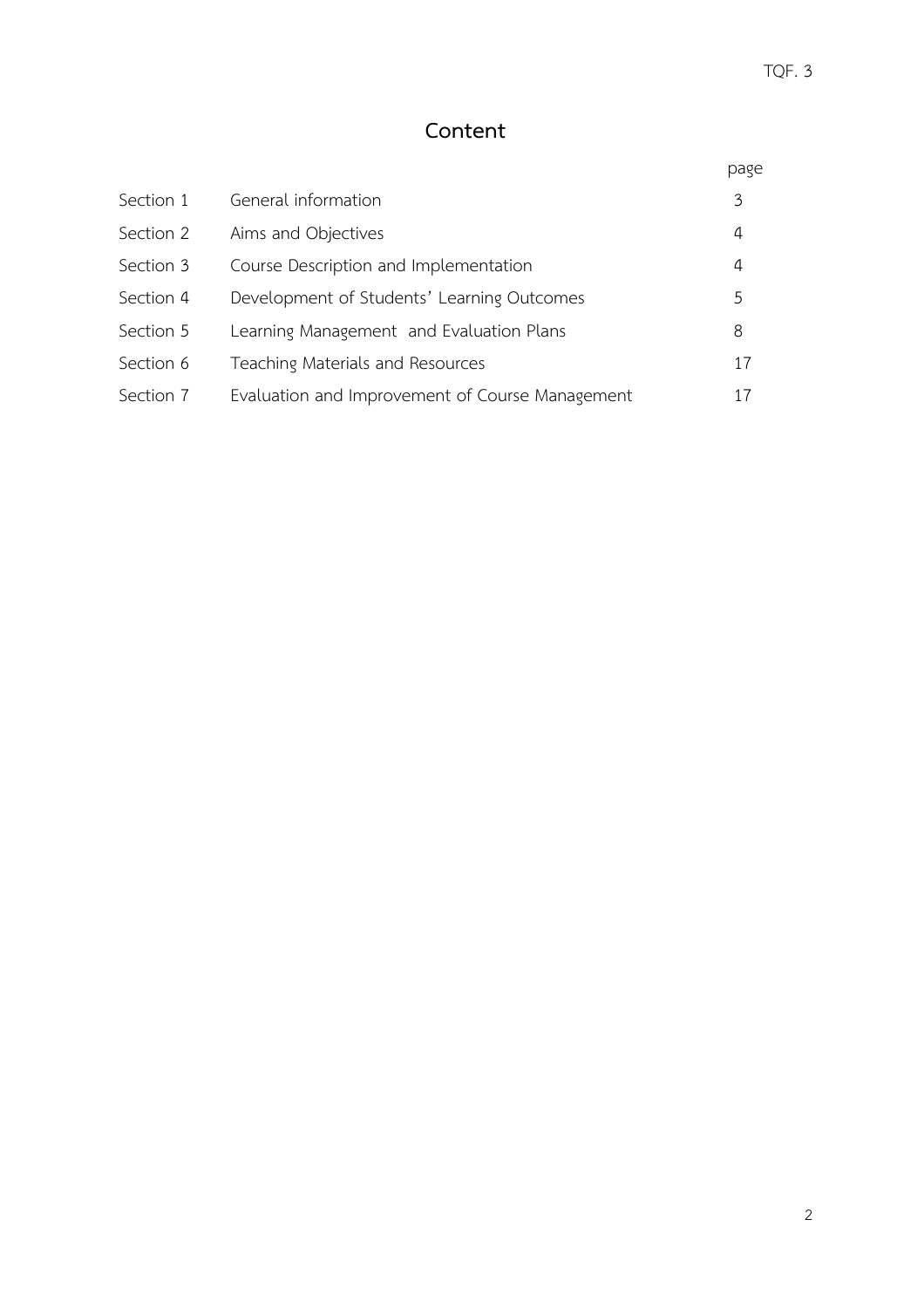## **Course Specification**

**Name of institution** Suan Dusit University

**Campus/faculty/department** School of Tourism and Hospitality Management

## **Section1 General Information**

#### **1. Course code and course title**

3572506 Chinese in Various Situations

#### **2. Number of credits**

3(3-0-6)

### **3. Curriculum and type of subject**

3.1 Bachelor of Arts Programme in Hospitality Management

3.2 Type of Subject Language Elective Courses

### **4. Responsible faculty members**

| 4.1 course coordinator | Ratchanok Nipawan |                   |
|------------------------|-------------------|-------------------|
| 4.2 Instructors        | Ratchanok Nipawan | <b>Section B1</b> |

### **5. Semester / year of study**

semester 2 academic year 2019 / Third-Year Students

## **6. Pre-requisite (if any)**

None

### **7. Co-requisites (if any)**

None

### **8. Venue of study**

Suan Dusit University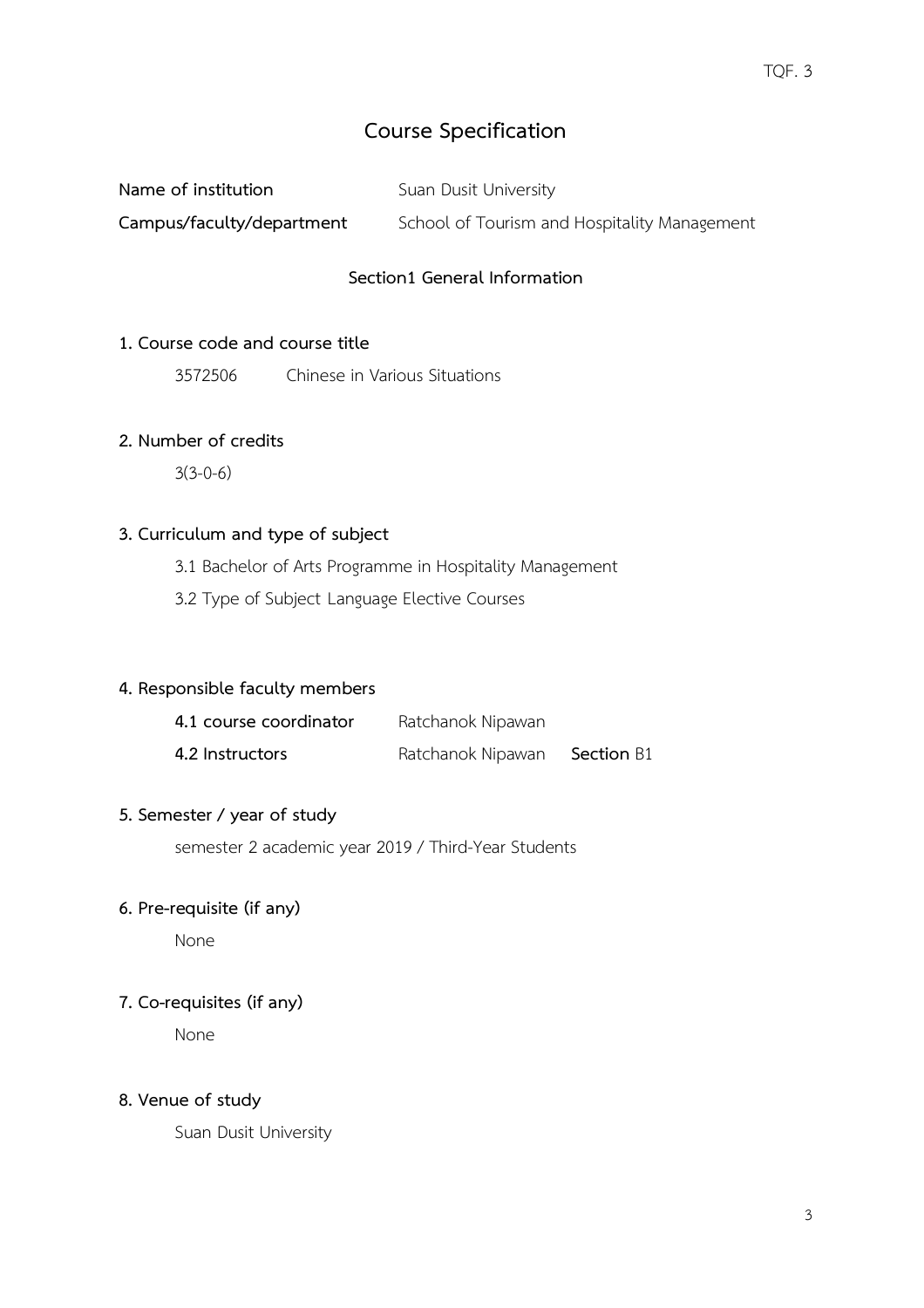## **9. Date of latest revision**

20 November 2018

## **Section 2 Aims and Objectives**

## **1. Aims of the Course**

The aims of the course are to enable students to be equipped with skills (listening, speaking, reading and writing skills and knowledge necessary for communicate in particular situations and to initiate students to learn and understand Chinese culture as well as to encourage students to discuss about interesting Chinese current issues.

## **2. Objectives of Course Development/Modification**

Chinese is now considered vital around the world especially in the hospitality business. The number of Chinese tourists is increasing. According to China Tourism Academy (CTA), the official tourism research institute of China National Tourism Administration (CNTA) shows that in 2016 the number of outbound tourism in China reached 122 million people, and Chinese visitors spent \$109.8 billion in overseas destinations and also reports that Thailand was the top of 5 destinations where Chinese tourists spent the most money. As a result, employers in any section of the hospital industry are seeking for Chinese-speaking personnel. Therefore, the school modifies this course, in terms of the course content and studying and teaching technics (Active Learning Technic) to help students to become fluent in Chinese in order to compete with other graduates in the industry.

### **Section 3: Course Description and Implementation**

### **1. Course Description**

Appropriate language for social life and professional situations, reading letters, writing business letters and e-mail, also improve conversation, listening, reading, and presentation skills from class activities, practicing with a various situation in both daily and professional life

| Lecture<br>(Hour)    | Additional<br>class (Hour) | Laboratory/field<br>trip/internship<br>(Hour) | Self-study<br>(Hour) |
|----------------------|----------------------------|-----------------------------------------------|----------------------|
| 45 hours/semester    | <b>None</b>                |                                               | 90 hours/semester    |
| (3 hours × 15 weeks) |                            | None                                          | (6 hours x 15 weeks) |

### **2. Number of Hours per Semester**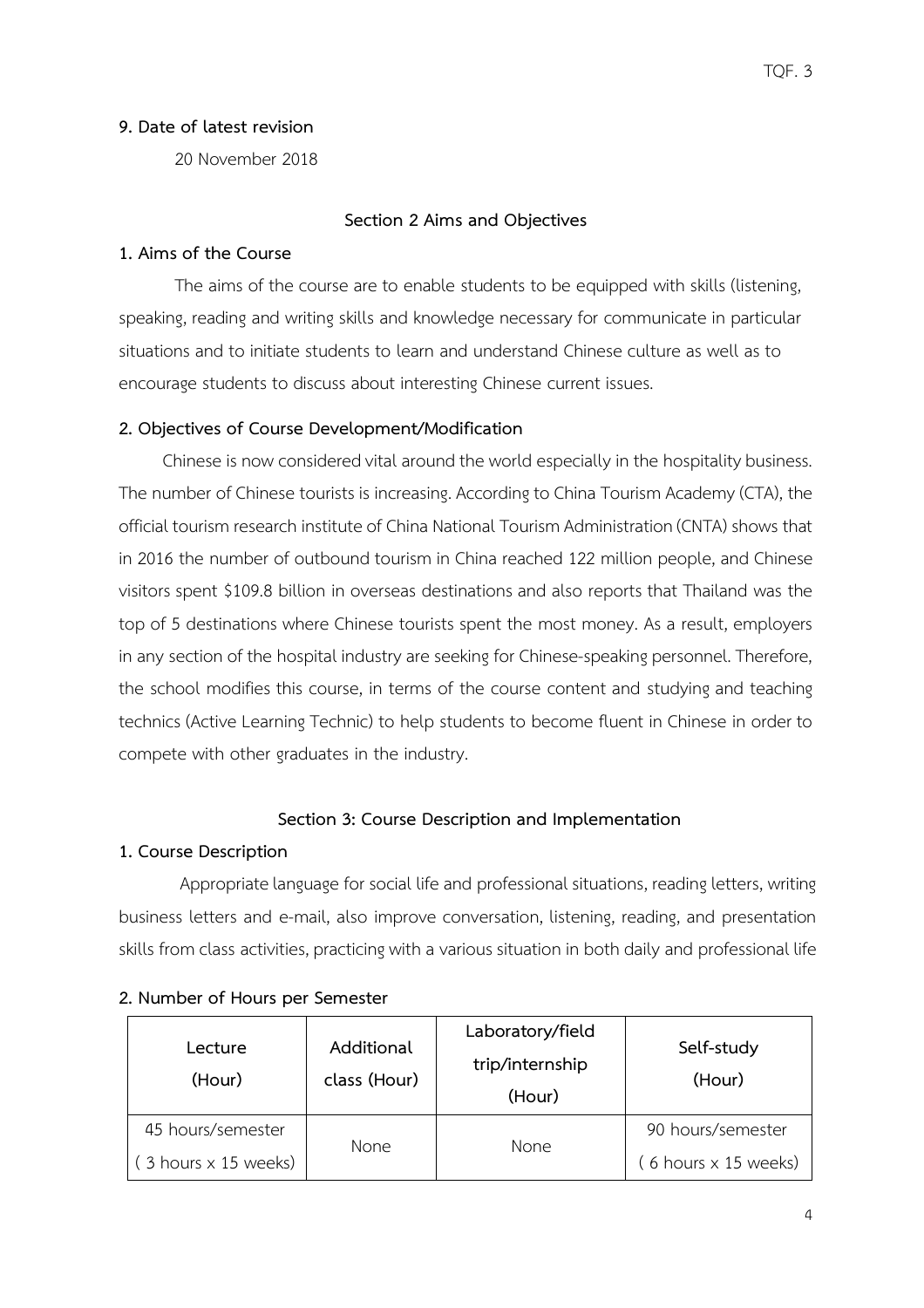## **3. Number of hours that the lecturer provides individual counseling and guidance**

3 hours a week by providing the contact information to students at the first class.

## **Section 4 Development of Students' Learning Outcomes**

## **1. Morality and Ethics**

## **1.1 Expected outcome on morality and ethics**

 $\overline{O}$  (1) To realize good values, honest, moral conscience and ethics, to be able to deal with the conflicts relating to profession etiquette.

# **(2) To have good attitude toward career and enable to express morality and ethics during the work and toward others.**

(3) To responsible of duties, good membership and develop leadership skills and act as a role model to others.

 $\bigcirc$  (4) To be disciplined and follow the organizational and social rules and regulations.

## **1.2 Teaching methods**

- Lecturers integrate morality and ethics in class.

- Lecturers integrate and cultivate positive and professional attitude toward working in the hospitality industry to students.

## **1.3 Evaluation methods**

- Ability to express discipline and harmony when attending extracurricular activities.

- Ability to express responsibility to complete assignment

## **2. Knowledge development**

## **2.1 Expected outcome on Knowledge and skills development**

(1) To have knowledge about hospitality in tourism industry for both theory and practice broadly, systematically, internationally and up to date with world situation.

## **(2) To have knowledge integrated from hospitality other related fields.**

(3) To have knowledge about research designs and methodology in order to solve problems and to develop career knowledge.

## **2.2 Teaching methods**

**-** Apply different strategies and teaching techniques in accordance to course descriptions.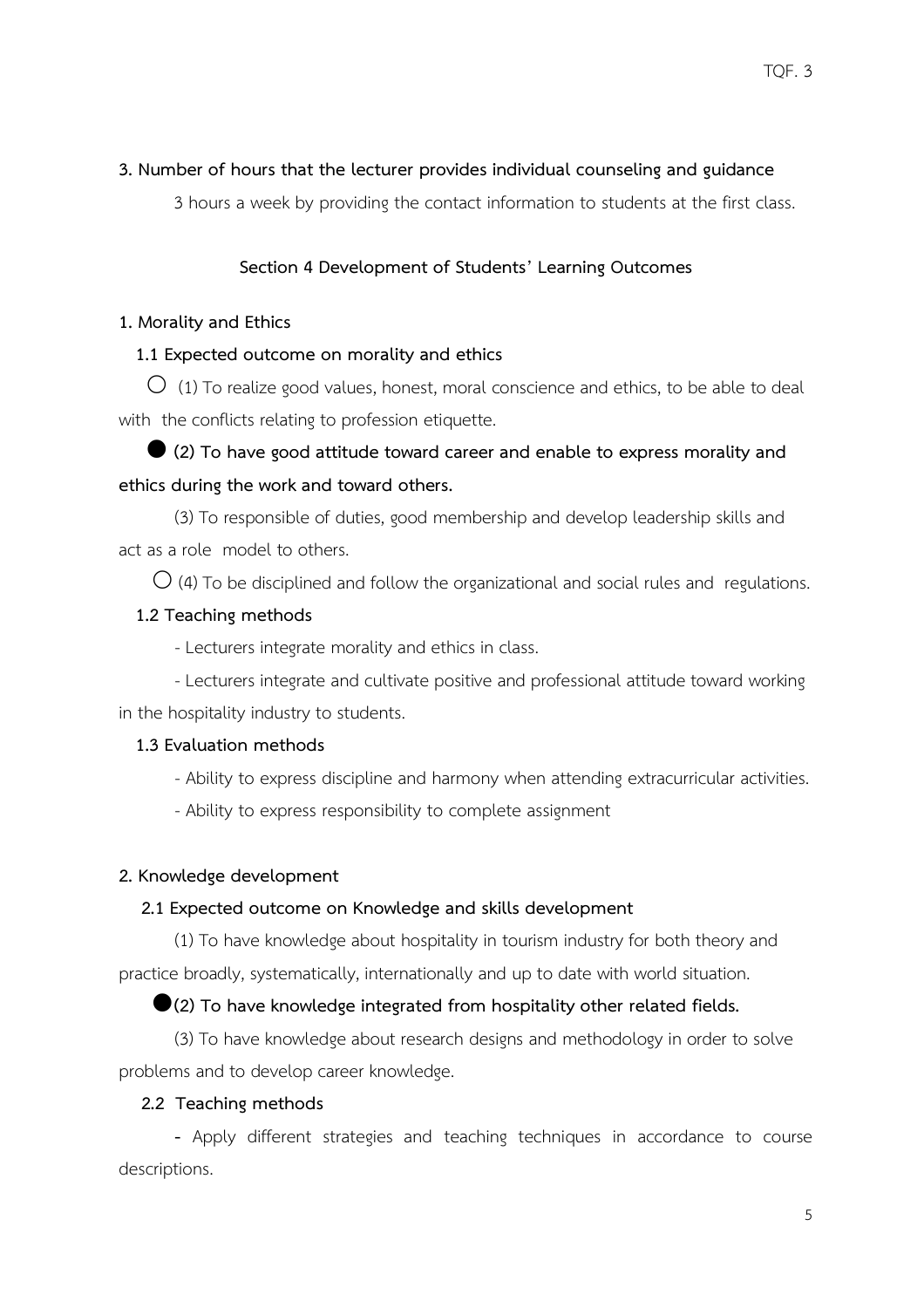- Apply Active Learning technics to help improve students' learning process skills

## **2.3 Evaluation methods**

- Quiz/Midterm/Final.
- Assignment and activities.

## **3. Intellectual Knowledge Innovation**

## **3.1 Expected outcome on Intellectual Knowledge Innovation**

 $\bigcirc$  (1) To be able to evaluate and analyze data, and able to think critically and systematically in order to find cause, effect, and resolution of the problems in depth.

 **(2) To be able to apply methodologies, synthesis, evaluation both practically and theoretically in actual operations.**

 (3) To be able to suitably apply knowledge and innovation in business term and able to adapt innovation technology to the profession and related fields.

## **3.2 Teaching methods**

**-** Conduct learning and teaching activities integrated with intellectual skills. For example, raising case studies so that students analyze, synthesize, and summarize concept for paper.

- Encourage activities emphasizing on systematical thinking, including analyzing thinking and group discussion.

- Practice from hypothetical situations to establish skills
- Use different teaching methods, such as demonstration, roleplay, or experiment.
- Arrange site visit.

## **3.3 Evaluation methods**

- Question and answer in class.
- During the activity and period of paper assignment promoting intellectual skills
- Quiz/Midterm/Final.

## **4. Interpersonal Skills and Responsibility**

 **4.1 Expected outcome on Interpersonal Skills and Responsibility**

 **(1) To be able to perform the duty and be responsible for assigned task and work with others by helping others and solving problems.**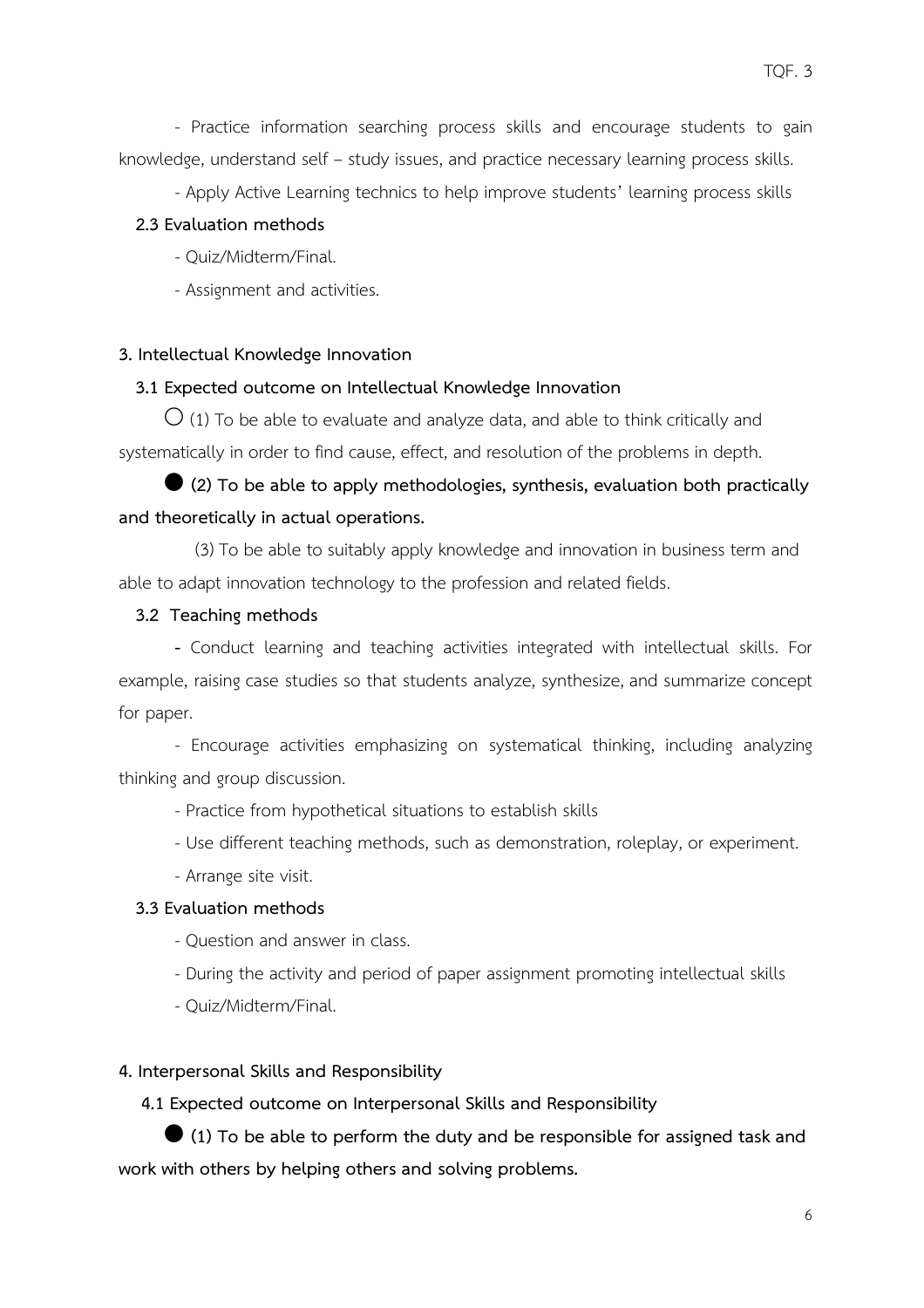$\overline{O}$  (2) To be able to develop self – improvement continuously on professional learning improvement based on international criterion.

#### **4.2 Teaching methods**

- Assign group work activities and learning with participation

- Assign work requiring collaboration or acquiring information from others or from experienced people.

#### **4.3 Evaluation methods**

- Group participation and teamwork.
- Behaviors during activities.
- From the completeness of interview report or assign tasks.

#### **5. Numerical Analysis and Information Technology Skills**

 **5.1 Expected outcome on Numerical Analysis and Information Technology Skills**

 **(1) To be able to perform listening speaking reading and writing skills and summarize necessary points appropriately.**

 **(2) To be able to communicate effectively with foreigners from different culture in different situation.**

 $\bigcirc$  (3) To be able to use information technology suitably in different operations and efficiently select suitable form of presentation in accordance with different topics and audiences

 (4) To be able to analyze and interpret data, facts, figures, statistics and/or numerical related tasks efficiently.

#### **5.2 Teaching methods**

- Introduce activities consisting of case study analysis, technique learning, and applying to situations.

- Assign tasks requiring international information searching and related necessary issues presenting in front of the class.

#### **5.3 Evaluation methods**

- Quiz/Midterm/Final
- Report and presentation.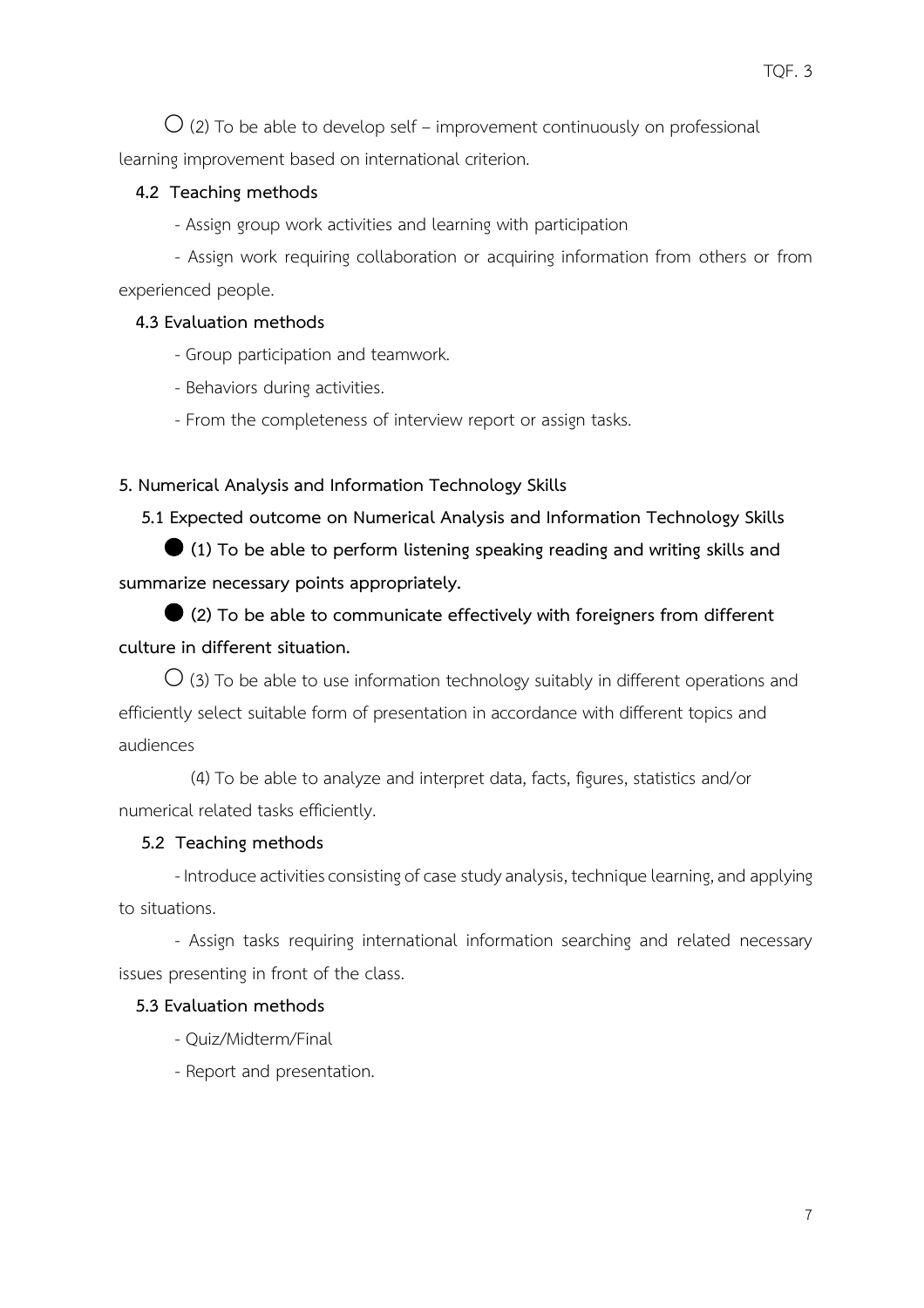## **Section 5 Learning Management and Evaluation Plans**

**1. Teaching plan**

| Week         | <b>Topic</b>                  | Hour           | Teaching & Learning Activities,<br>Instructional Media (if any) | Instructional<br>Media |
|--------------|-------------------------------|----------------|-----------------------------------------------------------------|------------------------|
| $\mathbf{1}$ | Course introduction           | $\mathfrak{Z}$ | Teaching & Learning Activities                                  | - Power                |
|              | Course syllabus               |                | The instructor introduces oneself                               | point                  |
|              | overview                      |                | and gives the course overview.                                  | - Syllabus             |
|              | Course objective and          |                | Also explain the course syllabus,                               | handout                |
|              | evaluation                    |                | inform the assessment and                                       |                        |
|              | Chinese Culture for           |                | evaluation method, including                                    |                        |
|              | professional life and Chinese |                | rules and regulation in class.                                  |                        |
|              | culture for business          |                | Inform date and time for giving                                 |                        |
|              | communication                 |                | an advice or guidance.                                          |                        |
|              |                               |                | <b>Evaluation Methods:</b>                                      |                        |
|              |                               |                | - Pre-test                                                      |                        |
| 2            | 第一课 他在做什么呢                    | $\mathfrak{Z}$ | Teaching & Learning Activities                                  | - Subject              |
|              | Chapter 1 What's he doing?    |                | - Review basic Chinese                                          | handout                |
|              | - Vocabulary                  |                | knowledge and information                                       | - Power                |
|              | - Sentence                    |                | - Explain vocabulary meaning                                    | point                  |
|              | - Gramma to express one's     |                | and teach how to write and                                      | - V.D.O. Clip          |
|              | needs and want in daily life  |                | pronounce                                                       | or CD                  |
|              |                               |                | - Explain how to choose and                                     |                        |
|              |                               |                | apply vocabularies to make                                      |                        |
|              |                               |                | proper sentences                                                |                        |
|              |                               |                | <b>Evaluation Methods:</b>                                      |                        |
|              |                               |                | - Practice pronouncing                                          |                        |
|              |                               |                | - Pair/Group work to help each                                  |                        |
|              |                               |                | other create proper dialog for                                  |                        |
|              |                               |                | conversation in accordance with                                 |                        |
|              |                               |                | the given situations.                                           |                        |
|              |                               |                | - Play role in front of the class                               |                        |
|              |                               |                |                                                                 |                        |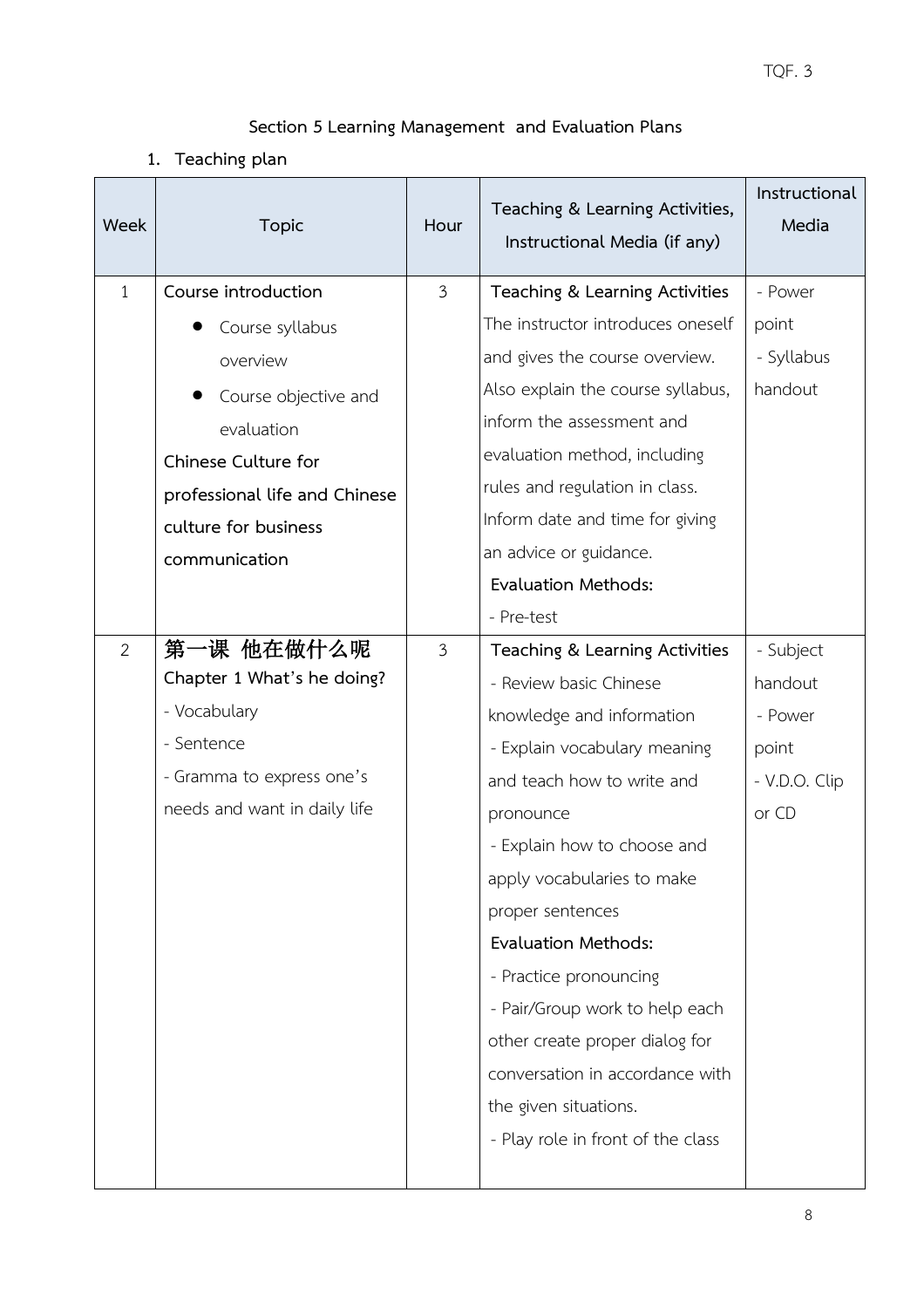| Week           | <b>Topic</b>                  | Hour           | Teaching & Learning Activities,<br>Instructional Media (if any) | Instructional<br>Media |
|----------------|-------------------------------|----------------|-----------------------------------------------------------------|------------------------|
|                |                               |                | - Chapter exercise                                              |                        |
|                |                               |                | $-Q&A$                                                          |                        |
| 3              | 第二课 我去邮局寄包裹                   | $\mathfrak{Z}$ | - Review previous lesson                                        | - Subject              |
|                | Chapter 2 At the Post Office  |                | - Explain vocabulary meaning                                    | handout                |
|                | and Business Negotiation      |                | and teach how to write and                                      | - Power                |
|                | - Vocabulary                  |                | pronounce                                                       | point                  |
|                | - Sentence                    |                | - Explain how to choose and                                     | - V.D.O. Clip          |
|                | - Gramma                      |                | apply vocabularies to make                                      | or CD                  |
|                |                               |                | proper sentences                                                |                        |
|                |                               |                | <b>Evaluation Methods:</b>                                      |                        |
|                |                               |                | - Practice pronouncing                                          |                        |
|                |                               |                | - Pair/Group work to help each                                  |                        |
|                |                               |                | other create proper dialog for                                  |                        |
|                |                               |                | conversation in accordance with                                 |                        |
|                |                               |                | the given situations.                                           |                        |
|                |                               |                | - Play role in front of the class                               |                        |
|                |                               |                | - Chapter exercise                                              |                        |
|                |                               |                | $-Q&A$                                                          |                        |
| $\overline{4}$ | 第三课<br>可以试试吗                  | $\mathfrak{Z}$ | - Review previous lesson                                        | - Subject              |
|                | Chapter 3 Can I try this one? |                | - Explain vocabulary meaning                                    | handout                |
|                | (Part 1)                      |                | and teach how to write and                                      | - Power                |
|                | - Currency                    |                | pronounce                                                       | point                  |
|                | - Payment methods             |                | - Explain how to choose and                                     | - V.D.O. Clip          |
|                | - Expenses                    |                | apply vocabularies to make                                      | or CD                  |
|                | - Express the feeling         |                | proper sentences                                                |                        |
|                | - Vocabulary                  |                | <b>Evaluation Methods:</b>                                      |                        |
|                | - Sentence                    |                | - Practice pronouncing                                          |                        |
|                | - Gramma                      |                | - Pair/Group work to help each                                  |                        |
|                | 太,又…又…,一点儿<br>等等              |                | other create proper dialog for                                  |                        |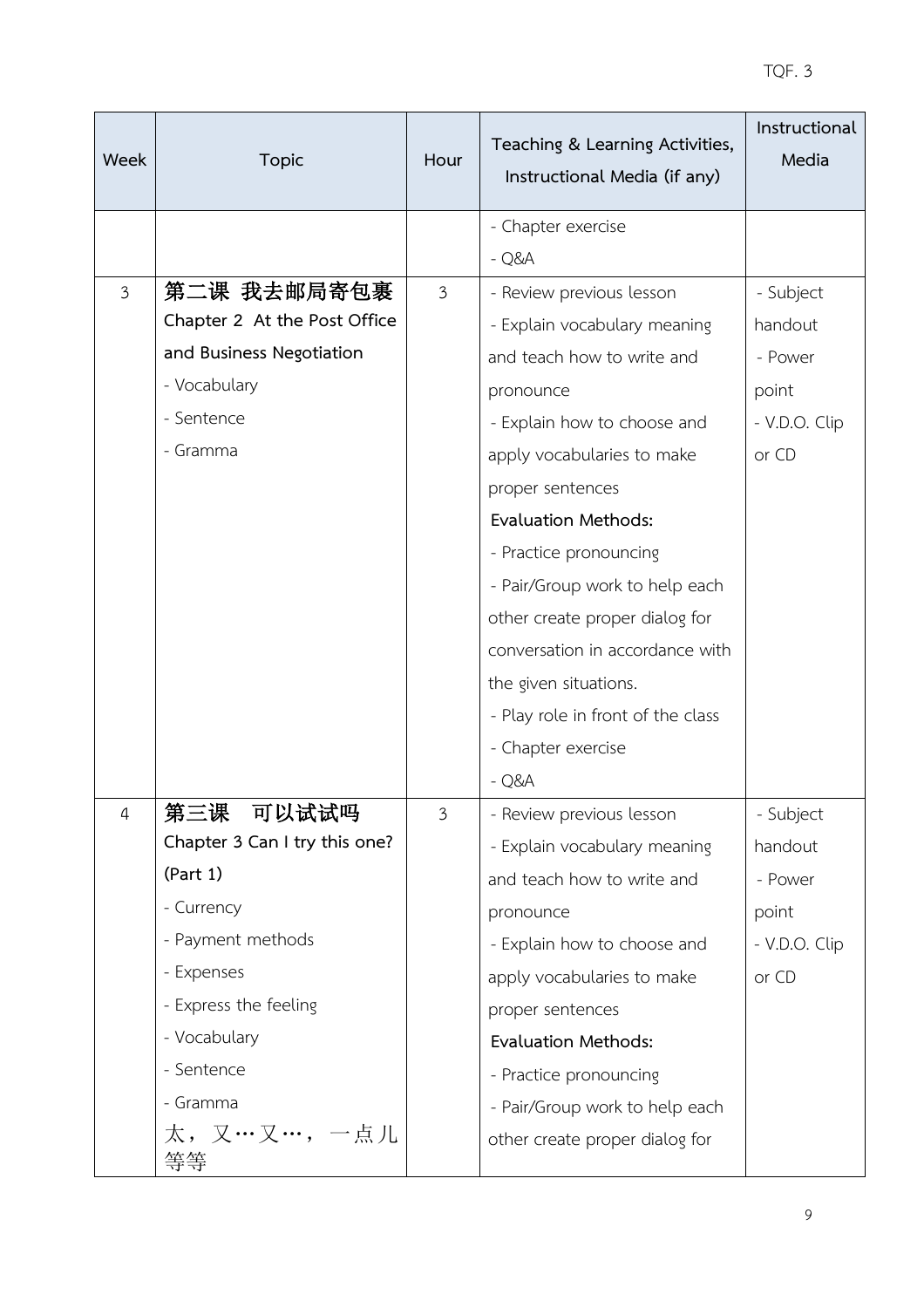| Week | <b>Topic</b>                                                                                                                                                               | Hour           | Teaching & Learning Activities,<br>Instructional Media (if any)                                                                                                                                                                                                                                                                                                                                                                                   | Instructional<br>Media                                             |
|------|----------------------------------------------------------------------------------------------------------------------------------------------------------------------------|----------------|---------------------------------------------------------------------------------------------------------------------------------------------------------------------------------------------------------------------------------------------------------------------------------------------------------------------------------------------------------------------------------------------------------------------------------------------------|--------------------------------------------------------------------|
|      |                                                                                                                                                                            |                | conversation in accordance with<br>the given situations.<br>- Play role in front of the class<br>- Chapter exercise<br>$-Q&A$                                                                                                                                                                                                                                                                                                                     |                                                                    |
| 5    | 第三课 可以试试吗<br>Chapter 3 Can I try this one?<br>(Part 2)<br>- Currency<br>- Payment methods<br>- Expenses<br>- Express the feeling<br>- Vocabulary<br>- Sentence<br>- Gramma | 3              | - Review previous lesson<br>- Explain vocabulary meaning<br>and teach how to write and<br>pronounce<br>- Explain how to choose and<br>apply vocabularies to make<br>proper sentences<br><b>Evaluation Methods:</b><br>- Practice pronouncing<br>- Pair/Group work to help each<br>other create proper dialog for<br>conversation in accordance with<br>the given situations.<br>- Play role in front of the class<br>- Chapter exercise<br>$-Q&A$ | - Subject<br>handout<br>- Power<br>point<br>- V.D.O. Clip<br>or CD |
| 6    | 祝你生日快乐<br>第四课<br>Chapter 4 Happy Birthday to<br>You (Part 1)<br>- Chinese festivals<br>- Vocabulary<br>- Sentence<br>- Gramma                                              | $\mathfrak{Z}$ | - Review previous lesson<br>- Explain vocabulary meaning<br>and teach how to write and<br>pronounce<br>- Explain how to choose and<br>apply vocabularies to make<br>proper sentences<br><b>Evaluation Methods:</b><br>- Practice pronouncing                                                                                                                                                                                                      | - Subject<br>handout<br>- Power<br>point<br>- V.D.O. Clip<br>or CD |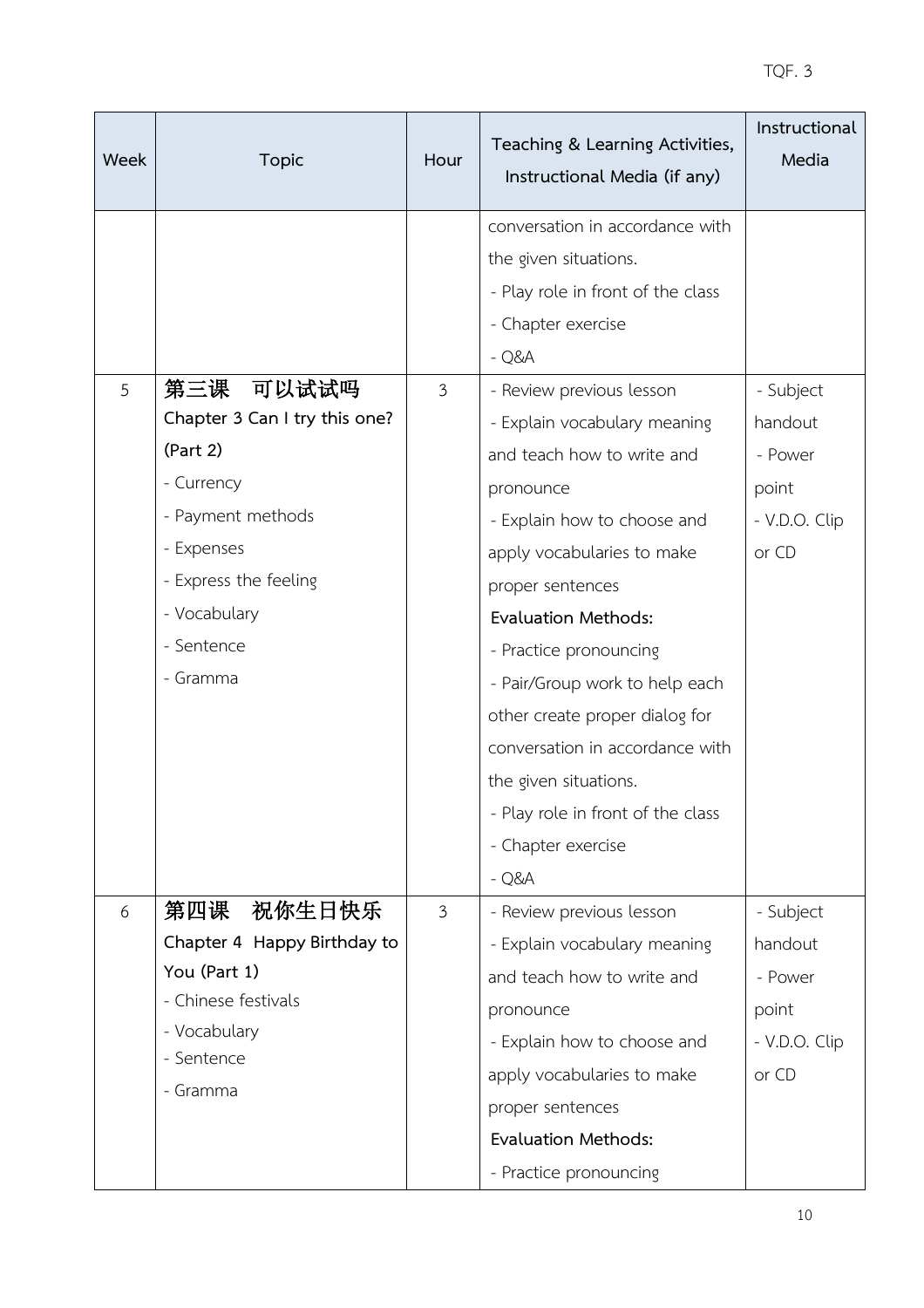| Week           | <b>Topic</b>                                                                                                                  | Hour           | Teaching & Learning Activities,<br>Instructional Media (if any)                                                                                                                                                                                                                                                                                                                                                                                                                                                                                                                                                                              | Instructional<br>Media                                             |
|----------------|-------------------------------------------------------------------------------------------------------------------------------|----------------|----------------------------------------------------------------------------------------------------------------------------------------------------------------------------------------------------------------------------------------------------------------------------------------------------------------------------------------------------------------------------------------------------------------------------------------------------------------------------------------------------------------------------------------------------------------------------------------------------------------------------------------------|--------------------------------------------------------------------|
| $\overline{7}$ | 第四课<br>祝你生日快乐<br>Chapter 4 Happy Birthday to<br>You (Part 2)<br>- Chinese festivals<br>- Vocabulary<br>- Sentence<br>- Gramma | $\mathfrak{Z}$ | - Pair/Group work to help each<br>other create proper dialog for<br>conversation in accordance with<br>the given situations.<br>- Play role in front of the class<br>- Chapter exercise<br>$-Q&A$<br>- Review previous lesson<br>- Explain vocabulary meaning<br>and teach how to write and<br>pronounce<br>- Explain how to choose and<br>apply vocabularies to make<br>proper sentences<br><b>Evaluation Methods:</b><br>- Practice pronouncing<br>- Pair/Group work to help each<br>other create proper dialog for<br>conversation in accordance with<br>the given situations.<br>- Play role in front of the class<br>- Chapter exercise | - Subject<br>handout<br>- Power<br>point<br>- V.D.O. Clip<br>or CD |
| 8              | 我们明天七点<br>第五课<br>一刻出发<br>Chapter 5 We will leave at                                                                           | $\mathfrak{Z}$ | $-Q&A$<br>- Review previous lesson<br>- Explain vocabulary meaning<br>and teach how to write and                                                                                                                                                                                                                                                                                                                                                                                                                                                                                                                                             | - Subject<br>handout<br>- Power                                    |
|                | 7.15 tomorrow morning. (Part<br>1)<br>- Daily life activities for<br>hospitality business                                     |                | pronounce<br>- Explain how to choose and<br>apply vocabularies to make<br>proper sentences                                                                                                                                                                                                                                                                                                                                                                                                                                                                                                                                                   | point<br>- V.D.O. Clip<br>or CD                                    |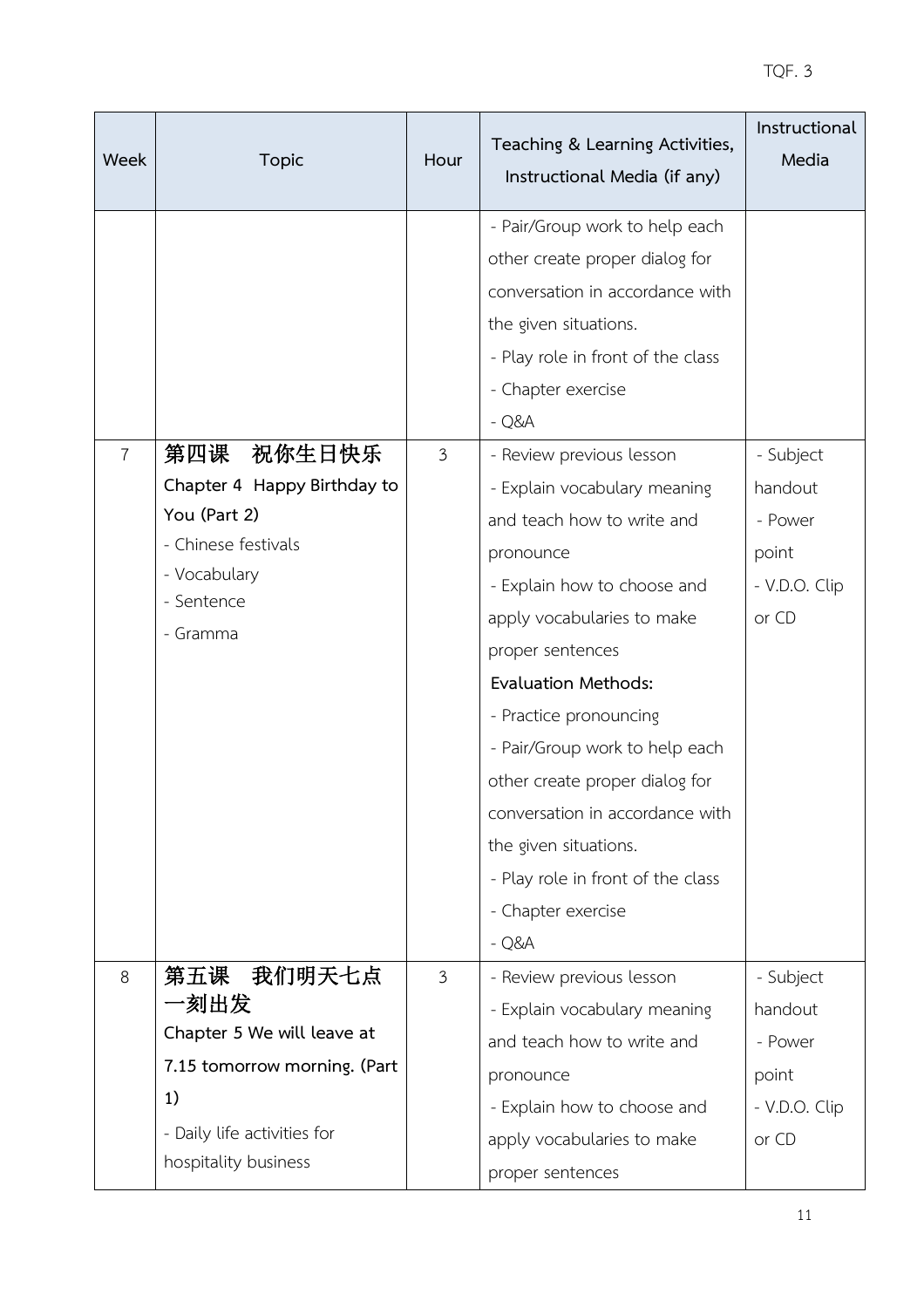| Week | <b>Topic</b>                       | Hour           | Teaching & Learning Activities,<br>Instructional Media (if any) | Instructional<br>Media |
|------|------------------------------------|----------------|-----------------------------------------------------------------|------------------------|
|      | - Schedule the business            |                | <b>Evaluation Methods:</b>                                      |                        |
|      | meeting                            |                | - Practice pronouncing                                          |                        |
|      | - Vocabulary                       |                | - Pair/Group work to help each                                  |                        |
|      | - Sentence                         |                | other create proper dialog for                                  |                        |
|      | -Gramma                            |                | conversation in accordance with                                 |                        |
|      |                                    |                | the given situations.                                           |                        |
|      |                                    |                | - Play role in front of the class                               |                        |
|      |                                    |                | - Chapter exercise                                              |                        |
|      |                                    |                | $-Q&A$                                                          |                        |
| 9    | 第五课 我们明天七点                         | $\mathfrak{Z}$ | - Review previous lesson                                        | - Subject              |
|      | 一刻出发                               |                | - Explain vocabulary meaning                                    | handout                |
|      | Chapter 5 We will leave at         |                | and teach how to write and                                      | - Power                |
|      | 7.15 tomorrow morning. (Part       |                | pronounce                                                       | point                  |
|      | 2)                                 |                | - Explain how to choose and                                     | - V.D.O. Clip          |
|      | - Daily life activities for        |                | apply vocabularies to make                                      | or CD                  |
|      | hospitality business               |                | proper sentences                                                |                        |
|      | - Schedule the business<br>meeting |                | <b>Evaluation Methods:</b>                                      |                        |
|      | - Vocabulary                       |                | - Practice pronouncing                                          |                        |
|      | - Sentence                         |                | - Pair/Group work to help each                                  |                        |
|      | -Gramma                            |                | other create proper dialog for                                  |                        |
|      |                                    |                | conversation in accordance with                                 |                        |
|      | Midterm Exam                       |                | the given situations.                                           |                        |
|      |                                    |                | - Play role in front of the class                               |                        |
|      |                                    |                | - Chapter exercise                                              |                        |
|      |                                    |                | $-Q&A$                                                          |                        |
| 10   | 第六课 我打算请老师教                        | $\mathfrak{Z}$ | - Review previous lesson                                        | - Subject              |
|      | 我京剧                                |                | - Explain vocabulary meaning                                    | handout                |
|      | Chapter 6 I've planned to          |                | and teach how to write and                                      | - Power                |
|      | invite the Chinese opera           |                | pronounce                                                       | point                  |
|      | Laoshi to teach me (Part 1)        |                |                                                                 |                        |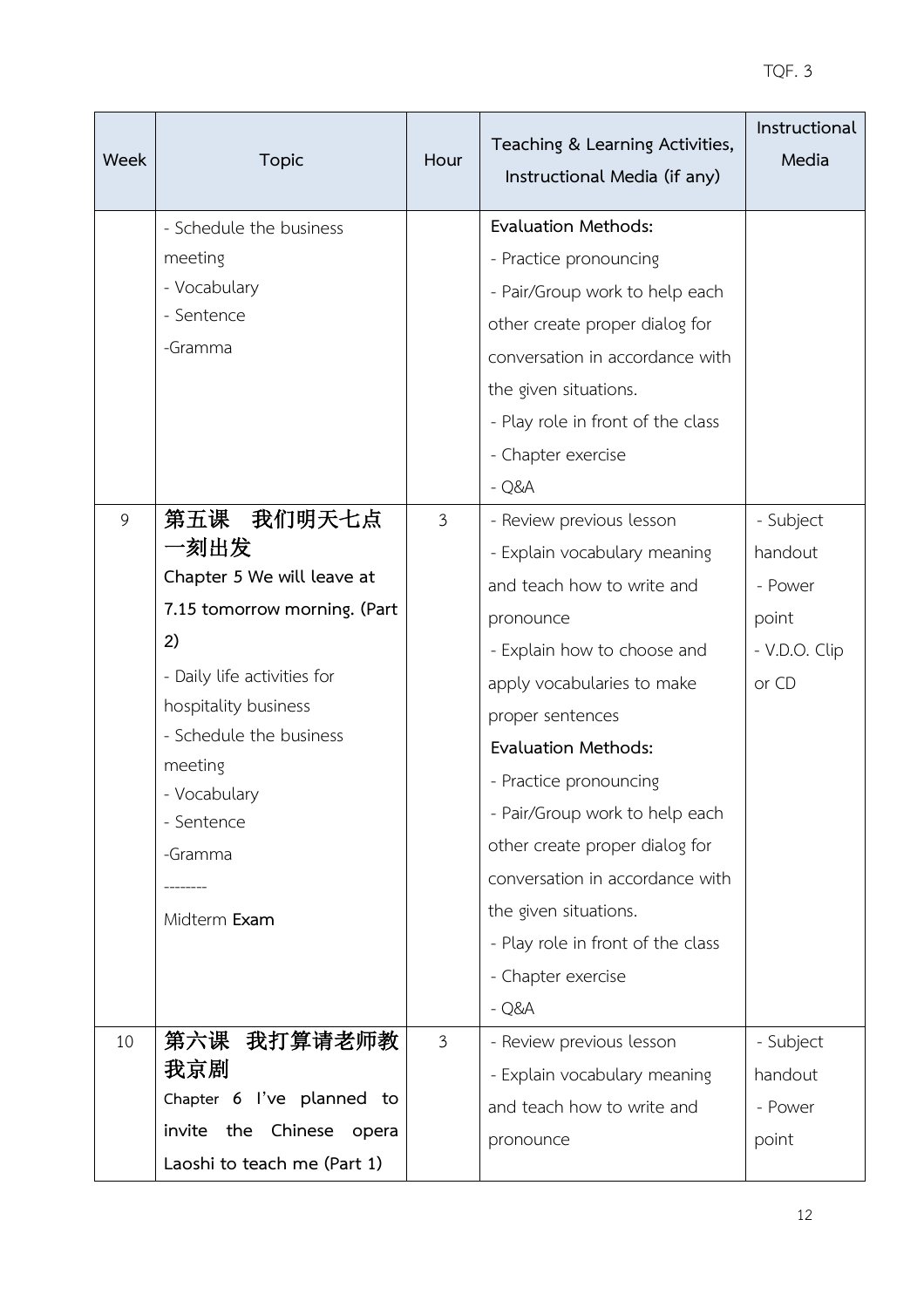| Week | <b>Topic</b>                   | Hour           | Teaching & Learning Activities,<br>Instructional Media (if any) | Instructional<br>Media |
|------|--------------------------------|----------------|-----------------------------------------------------------------|------------------------|
|      | - Chinese cultures             |                | - Explain how to choose and                                     | - V.D.O. Clip          |
|      | - Vocabulary                   |                | apply vocabularies to make                                      | or CD                  |
|      | - Sentence                     |                | proper sentences                                                |                        |
|      | - Gramma                       |                | <b>Evaluation Methods:</b>                                      |                        |
|      |                                |                | - Practice pronouncing                                          |                        |
|      |                                |                | - Pair/Group work to help each                                  |                        |
|      |                                |                | other create proper dialog for                                  |                        |
|      |                                |                | conversation in accordance with                                 |                        |
|      |                                |                | the given situations.                                           |                        |
|      |                                |                | - Play role in front of the class                               |                        |
|      |                                |                | - Chapter exercise                                              |                        |
|      |                                |                | $-Q&A$                                                          |                        |
| 11   | 第六课<br>我打算请老师                  | $\mathfrak{Z}$ | - Review previous lesson                                        | - Subject              |
|      | 教我京剧                           |                | - Explain vocabulary meaning                                    | handout                |
|      | Chapter 6 I've planned to      |                | and teach how to write and                                      | - Power                |
|      | invite<br>the Chinese<br>opera |                | pronounce                                                       | point                  |
|      | Laoshi to teach me (Part 2)    |                | - Explain how to choose and                                     | - V.D.O. Clip          |
|      | - Chinese cultures             |                | apply vocabularies to make                                      | or CD                  |
|      | - Vocabulary                   |                | proper sentences                                                |                        |
|      | - Sentence                     |                | <b>Evaluation Methods:</b>                                      |                        |
|      | - Gramma                       |                | - Practice pronouncing                                          |                        |
|      |                                |                | - Pair/Group work to help each                                  |                        |
|      |                                |                | other create proper dialog for                                  |                        |
|      |                                |                | conversation in accordance with                                 |                        |
|      |                                |                | the given situations.                                           |                        |
|      |                                |                | - Play role in front of the class                               |                        |
|      |                                |                | - Chapter exercise                                              |                        |
|      |                                |                | $-Q&A$                                                          |                        |
|      |                                |                |                                                                 |                        |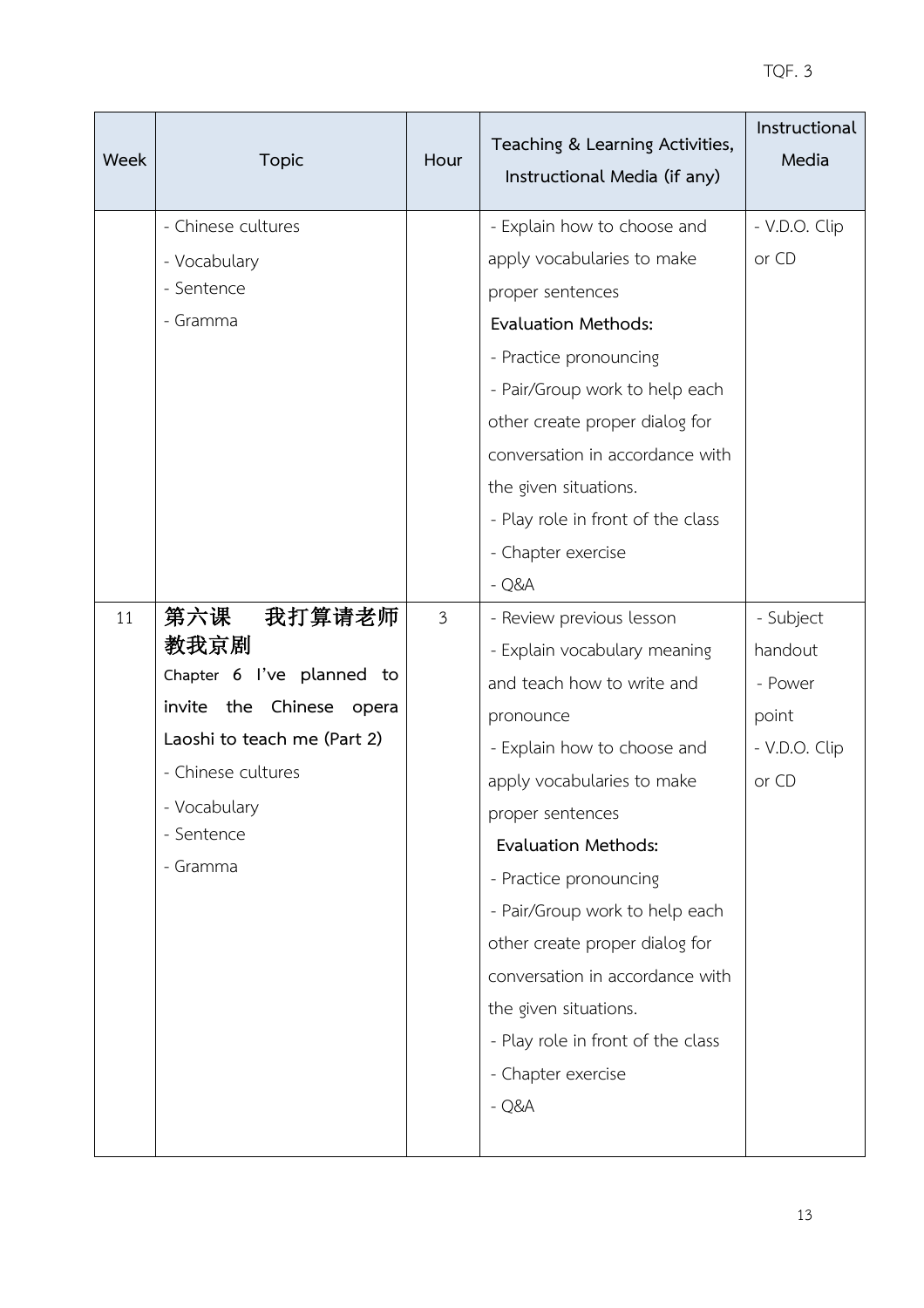| Week | <b>Topic</b>                                                                                                                                   | Hour           | Teaching & Learning Activities,<br>Instructional Media (if any)                                                                                                                                                                                                                                                                                                                                                   | Instructional<br>Media                                             |
|------|------------------------------------------------------------------------------------------------------------------------------------------------|----------------|-------------------------------------------------------------------------------------------------------------------------------------------------------------------------------------------------------------------------------------------------------------------------------------------------------------------------------------------------------------------------------------------------------------------|--------------------------------------------------------------------|
| 12   | 第七课<br>学校里边有邮<br>局吗?<br>Chapter 7 Is there any post<br>office in the school? (Part 1)<br>- Direction<br>- Vocabulary<br>- Sentence<br>- Gramma | $\mathfrak{Z}$ | - Review previous lesson<br>- Explain vocabulary meaning<br>and teach how to write and<br>pronounce<br>- Explain how to choose and<br>apply vocabularies to make<br>proper sentences<br><b>Evaluation Methods:</b><br>- Practice pronouncing<br>- Pair/Group work to help each<br>other create proper dialog for                                                                                                  | - Subject<br>handout<br>- Power<br>point<br>- V.D.O. Clip<br>or CD |
|      |                                                                                                                                                |                | conversation in accordance with<br>the given situations.<br>- Play role in front of the class<br>- Chapter exercise<br>$-Q&A$                                                                                                                                                                                                                                                                                     |                                                                    |
| 13   | 第七课<br>学校里边有邮<br>局吗?<br>Chapter 7 Is there any post<br>office in the school? (Part 2)<br>- Direction<br>- Vocabulary<br>- Sentence<br>- Gramma | $\mathfrak{Z}$ | - Review previous lesson<br>- Explain vocabulary meaning<br>and teach how to write and<br>pronounce<br>- Explain how to choose and<br>apply vocabularies to make<br>proper sentences<br><b>Evaluation Methods:</b><br>- Practice pronouncing<br>- Pair/Group work to help each<br>other create proper dialog for<br>conversation in accordance with<br>the given situations.<br>- Play role in front of the class | - Subject<br>handout<br>- Power<br>point<br>- V.D.O. Clip<br>or CD |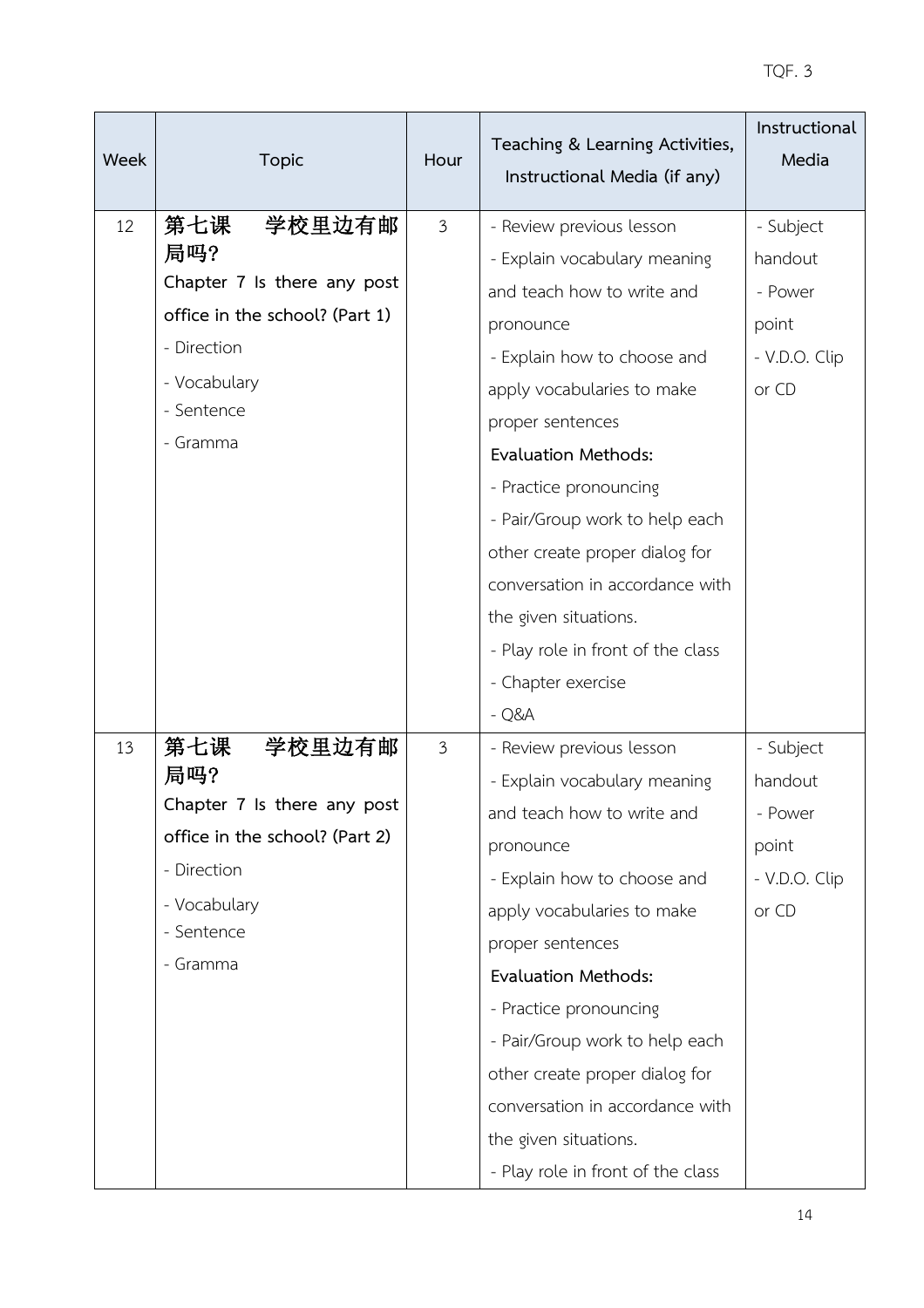| Week | <b>Topic</b>               | Hour           | Teaching & Learning Activities,<br>Instructional Media (if any) | Instructional<br>Media |
|------|----------------------------|----------------|-----------------------------------------------------------------|------------------------|
|      |                            |                | - Chapter exercise                                              |                        |
|      |                            |                | $-Q&A$                                                          |                        |
| 14   | Lessons review and summary | $\mathfrak{Z}$ | - Review previous lesson                                        | - Subject              |
|      | (Part 1)                   |                | - Explain vocabulary meaning                                    | handout                |
|      | - Chinese in hospitality   |                | and teach how to write and                                      | - Power                |
|      | Industry                   |                | pronounce                                                       | point                  |
|      | - Vocabulary               |                | - Explain how to choose and                                     | - V.D.O. Clip          |
|      | - Sentence                 |                | apply vocabularies to make                                      | or CD                  |
|      | - Gramma                   |                | proper sentences                                                |                        |
|      |                            |                | <b>Evaluation Methods:</b>                                      |                        |
|      |                            |                | - Practice pronouncing                                          |                        |
|      |                            |                | - Pair/Group work to help each                                  |                        |
|      |                            |                | other create proper dialog for                                  |                        |
|      |                            |                | conversation in accordance with                                 |                        |
|      |                            |                | the given situations.                                           |                        |
|      |                            |                | - Play role in front of the class                               |                        |
|      |                            |                | - Review all chapter exercise                                   |                        |
|      |                            |                | $-Q&A$                                                          |                        |
| 15   | Lessons review and summary | $\mathfrak{Z}$ | - Review previous lesson                                        | - Subject              |
|      | (Part 2)                   |                | - Explain vocabulary meaning                                    | handout                |
|      | - Chinese in hospitality   |                | and teach how to write and                                      | - Power                |
|      | Industry                   |                | pronounce                                                       | point                  |
|      | - Vocabulary               |                | - Explain how to choose and                                     | - V.D.O. Clip          |
|      | - Sentence                 |                | apply vocabularies to make                                      | or CD                  |
|      | - Gramma                   |                | proper sentences                                                |                        |
|      |                            |                | Evaluation Methods:                                             |                        |
|      |                            |                | - Practice pronouncing                                          |                        |
|      |                            |                |                                                                 |                        |
|      |                            |                |                                                                 |                        |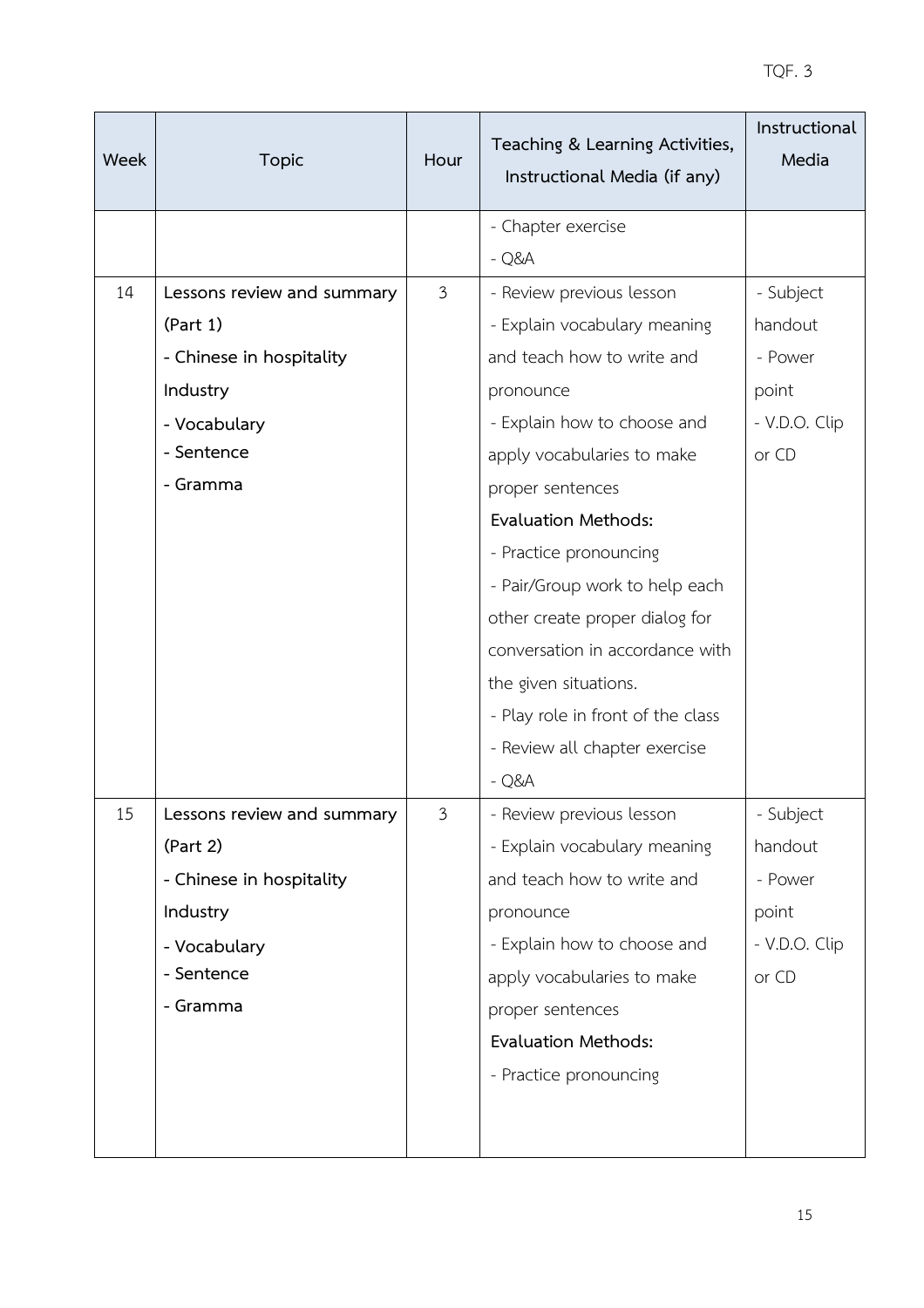| Week | <b>Topic</b> | Hour | Teaching & Learning Activities,<br>Instructional Media (if any) | Instructional<br>Media |
|------|--------------|------|-----------------------------------------------------------------|------------------------|
|      |              |      | - Pair/Group work to help each                                  |                        |
|      |              |      | other create proper dialog for                                  |                        |
|      |              |      | conversation in accordance with                                 |                        |
|      |              |      | the given situations.                                           |                        |
|      |              |      | - Play role in front of the class                               |                        |
|      |              |      | - Review all chapter exercise                                   |                        |
|      |              |      | $-Q&A$                                                          |                        |
| 16   |              |      | Final Exam                                                      |                        |

## **2. Evaluation plan**

| Activities     | Expected    | Methods                      | Week     | Percentage |
|----------------|-------------|------------------------------|----------|------------|
|                | outcomes    |                              |          |            |
| $\mathbf{1}$   | 1.3, 1.4    | - Punctuality and            | $1 - 15$ | 10%        |
|                |             | responsibility               |          | 10%        |
|                |             | - Class participation        |          |            |
|                | 4.1, 4.2    | - Chapter exercise, and      |          | 10%        |
|                |             | quiz                         |          |            |
| $\overline{2}$ | 1.3 1.4     | Homework/assignment          | $2 - 15$ | 20%        |
|                | 2.12.2      | (creating dialog), play role |          |            |
|                | 3.2 4.1     | , and performance            |          |            |
|                | 5.1 5.2 5.3 |                              |          |            |
| $\mathfrak{Z}$ | 2.12.2      | Midterm Exam                 | 8        | 20%        |
|                | 3.1 3.2     |                              |          |            |
|                | 5.1 5.2     |                              |          |            |
| $\overline{4}$ | 2.12.2      | Final Exam                   | 16       | 30%        |
|                | 3.1 3.2     |                              |          |            |
|                | 5.1 5.2     |                              |          |            |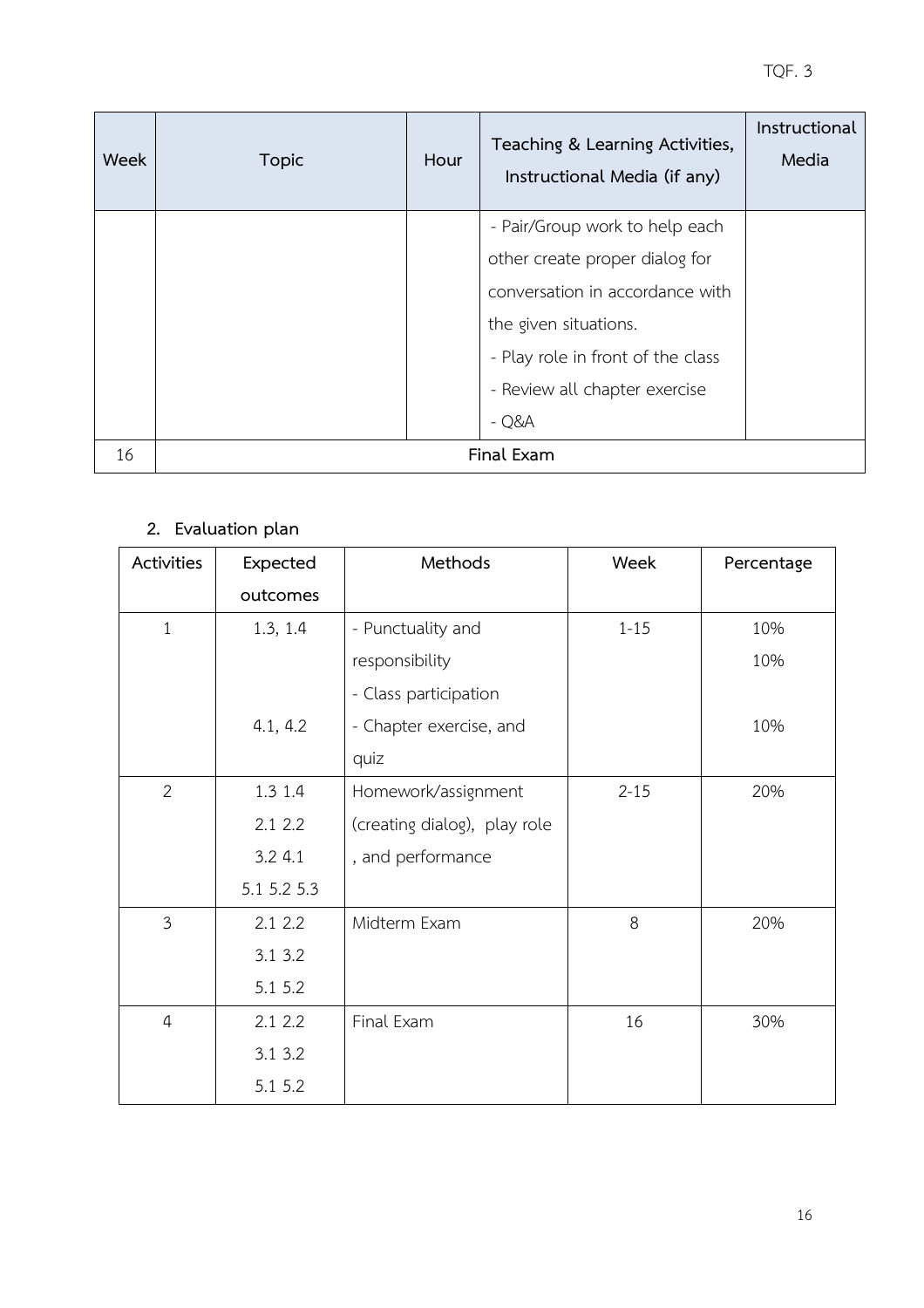## **Evaluation**

Evaluation and graduation requirements are subject to the Regulation of Suan Dusit University Council on Undergraduate Programme Evaluation.

## **Section 6 Teaching Materials and Resources**

## **1. Texts and main documents**

杨寄洲主编.(2007).**汉语教程(第一册)**.**下**.北京:北京语言大学 出版社.

**2. Documents and important information** 

|                | 北京大学中文系现代汉语教研室. (2005). <i>现代汉语(重排本)</i> . 北京:       |
|----------------|------------------------------------------------------|
|                | 商务书馆.                                                |
| 2              | 曹文. (2000). 汉语发音与纠音. 北京: 北京大学出版社.                    |
| 3              | 曹文. (2004). <b>汉<i>语语音教程</i></b> . 北京:北京语言大学出版社.     |
| $\overline{4}$ | 黄伯荣,廖序东. (2002). <b><i>现代汉语(上册)</i>.</b> 北京:北京高等教育出版 |
|                | 社.                                                   |
| 5              | 姜丽萍主编. (2008). <i>体验汉语基础教程:泰语版</i> . 北京:高等教育出版       |
|                | 社.                                                   |

**3. Documents and recommended information**

 $1$  | 邵敬敏主编. (2005).  $\mathcal{H}\mathcal{H}\mathcal{X}$ 语通论. 上海: 上海教育出版社.

## **Section 7 Evaluation and Improvement of Course Management**

### **1. Strategies for effective course evaluation by students**

- Individual online evaluation on the lecturer and subject content provided by the university

### **2. Evaluation strategies in teaching methods**

- Observe from students
- Students' scores/result from the test/quiz/examination
- Learning outcome verification